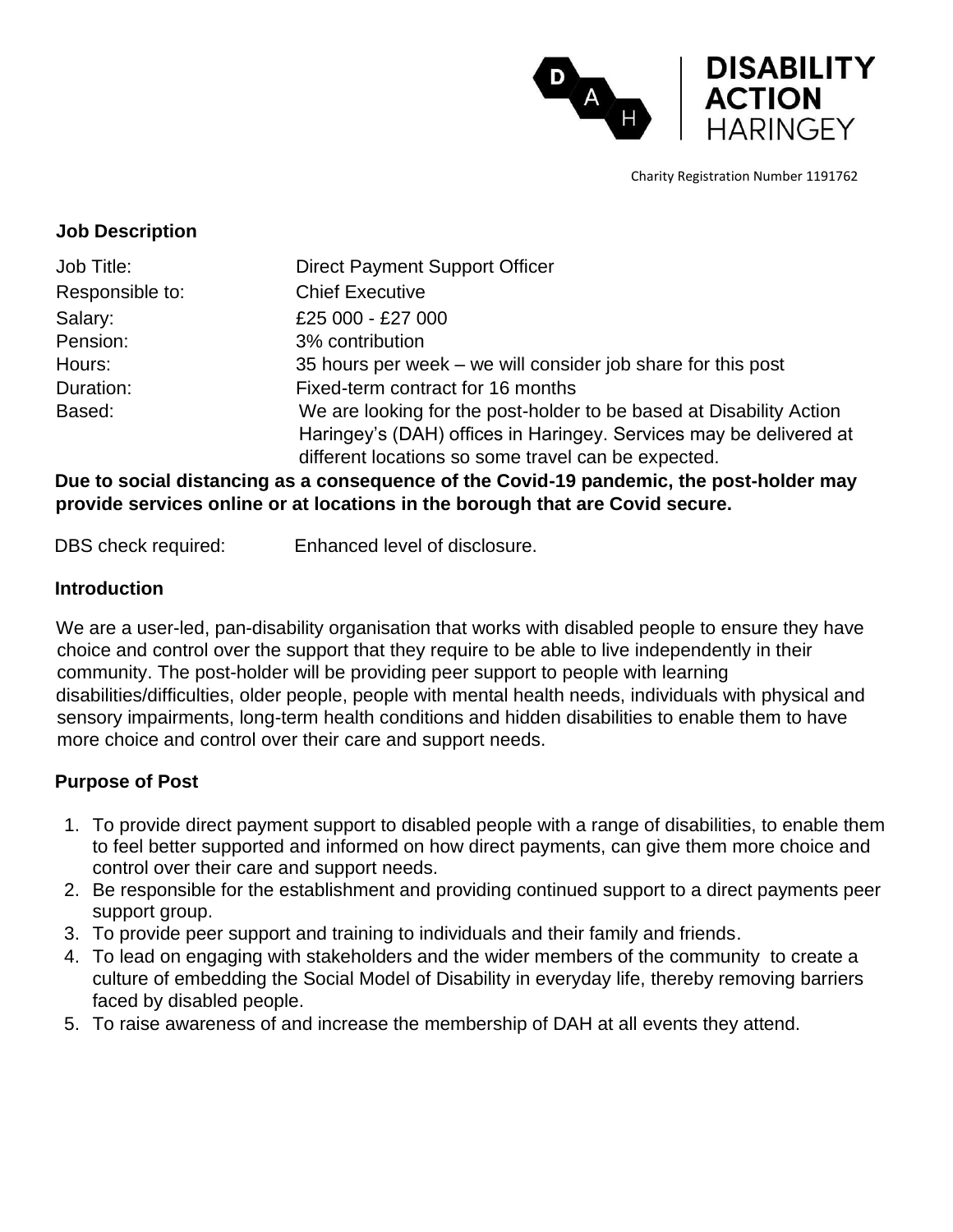Please apply with your CV and a covering letter, explaining why you are applying for the position and how you meet the person specification. Applications without a cover letter will not be accepted.

### **Key Duties**

### **Support to individuals who are considering using a direct payment for the first time.**

- 1. Promote independent living by providing information and advice on becoming a direct payment holder to enable better choice, control and independence in their life.
- 2. Support individuals to make informed choices about how direct payments can be used.
- 3. Provide training and support to understand their legal obligations and responsibilities of being an employer.
- 4. Develop links and professional relationships with social work teams and other stakeholders.
- 5. Facilitate monthly peer support sessions for individuals interested in using a direct payment for the first time and for those already using a direct payment.
- 6. Recruit and support volunteers to deliver peer support sessions.

# **Ongoing support to individuals in receipt of direct payments**

- 1. Providing advice on employment issues.
- 2. Assist individuals to ensure they continue to manage or challenge changes to their direct payment or budget.
- 3. Support individuals to make informed choices.

# **Community Engagement**

- 1. Lead on engaging with key stakeholders including local councillors, disabled people and the wider community to embed the Social Model of Disability in everyday life.
- 2. Engage with local groups, including faith groups and hard to reach disabled people to raise awareness and increase the membership of Disability Action Haringey.

### **General**

The post-holder is expected to work in line with the DAH policies and procedures, including health and safety, confidentiality, safeguarding adults and children and equal opportunities and diversity. In carrying out their duties, the post-holder should endeavor to maximise opportunities for disabled and older people to be independent and to create opportunities that enable them to reach their full potential.

It is necessary for all employees to be flexible and all employees may be required from time to time to perform other duties that may be required by the employer to provide effective services to individuals and to ensure the efficient running of the organisation. Evening and occasional weekend work may be required for which Time Off in Lieu will be given in accordance with DAH current policies.

# **The post-holder will:**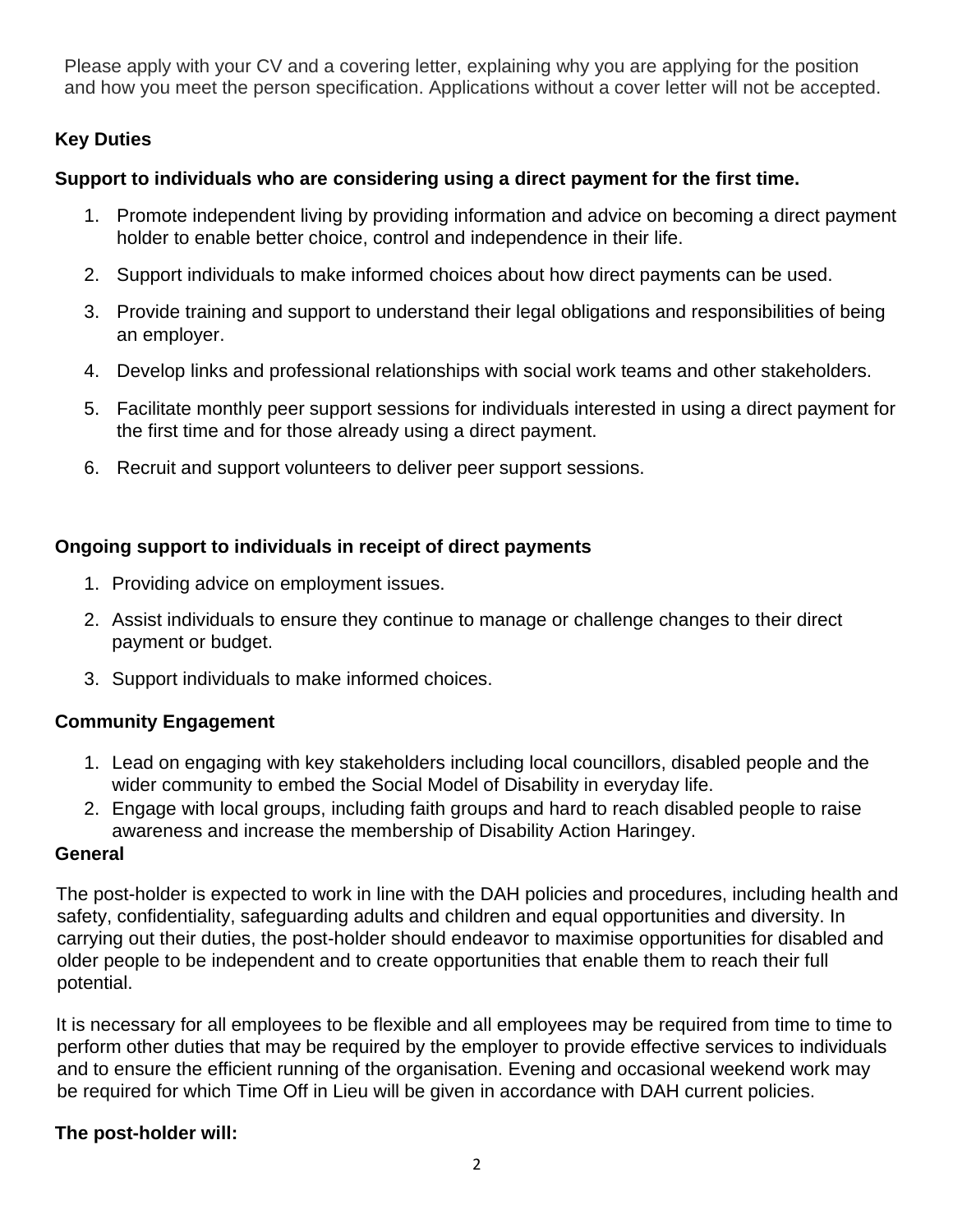- Positively promote the work of DAH, including preparing publicity and promotional material;
- Be self-servicing and will maintain efficient files and records on the DAH database;
- Attend monthly staff meetings;
- Attend personal supervision and appraisal meetings;
- Attend and contribute to planning days and events as and when required; Undertake any training necessary to improve performance;
- Comply with all relevant legislation.

#### **Special requirements:**

Ability to travel both within and outside the London Borough of Haringey

Some attendance at meetings and events outside of normal office hours may be required.

# **Person Specification – Direct Payment Support Officer**

| <b>Essential</b>                                                     |                                                                        | <b>Desirable</b>                          |
|----------------------------------------------------------------------|------------------------------------------------------------------------|-------------------------------------------|
| <b>Education, Vocational Training &amp;</b><br><b>Qualifications</b> |                                                                        |                                           |
|                                                                      | Good standard of education                                             | A Levels                                  |
|                                                                      | minimum GCSE Maths and English<br>at grade C OR ABOVE or equivalent    | Educated to degree level                  |
|                                                                      |                                                                        |                                           |
|                                                                      | <b>Experience</b>                                                      |                                           |
| $\bullet$                                                            | Define yourself as a person with lived<br>experience of disability     | • Experience of recruiting<br>volunteers. |
|                                                                      | Good understanding of the Social<br><b>Model of Disability</b>         |                                           |
|                                                                      | Previously delivered peer support<br>training and community engagement |                                           |
| $\bullet$                                                            | Knowledge of direct payments and<br>social care pathways               |                                           |
|                                                                      | Working with individuals with support<br>needs                         |                                           |
|                                                                      | Experience of using a person-centred<br>approach.                      |                                           |
|                                                                      | Proven experience of community<br>engagement                           |                                           |
|                                                                      |                                                                        |                                           |